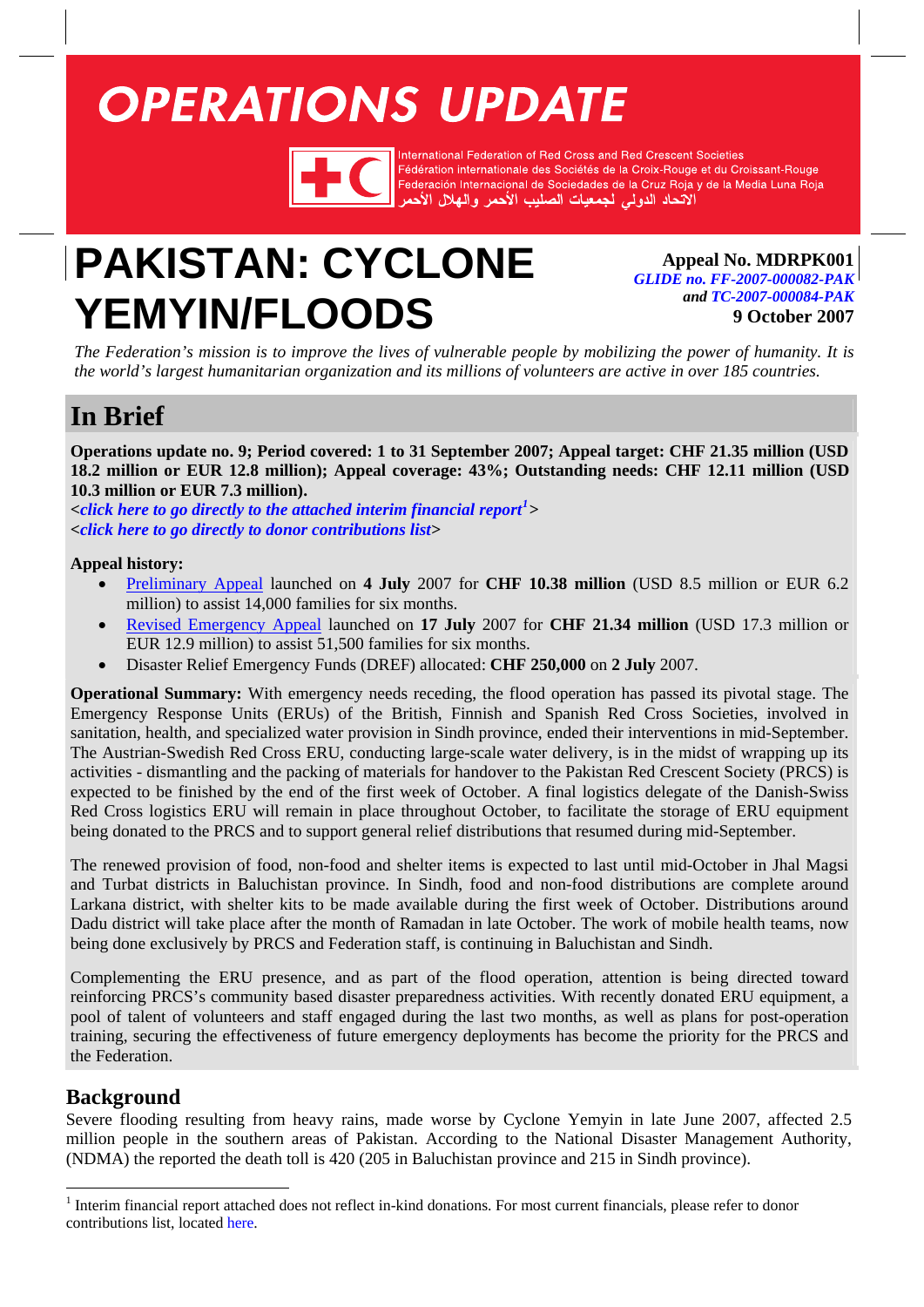In Baluchistan, 23 out of 29 districts were hit (affecting two million people), while five of Sindh's 25 districts were affected (affecting 500,000 people). The NDMA reported that 71,596 homes were damaged or destroyed (reduced from earlier estimates of over 88,000 homes) across 6,500 villages in the two provinces. As of 24 September 2007, there were 26 shelter camps (21 in Baluchistan and five in Sindh) remaining, with a population of 7,547. At the peak of the disaster, there were 119 camps with 35,000 residents.

The majority of the displaced population are in the process of returning to their areas or origin. The priority of the provincial governments and district authorities in Sindh and Baluchistan is to move people out of the collective centres in schools and provide them with return packages. According to the Provincial Disaster Management Authority (PDMA), 35,380 families, out of 36,827 identified, have received cash grants of PKR 15,000 (CHF 291 or USD 247) in Baluchistan, while 23,391 out of 29,587 received cash grants in Sindh.

## **Operational Developments**

By early September, it was clear that emergency needs were receding at locations where the PRCS/Federation flood response was operating. For example, consumption at temporary water points was decreasing dramatically each day, and those displaced by the floods were returning home. ERU staff members were tracking daily the number of temporary shelters, mostly tents, disappearing from roadsides. There may still be pockets of people displaced, but their numbers throughout the month have undoubtedly decreased. Living conditions might continue to be difficult for some, but the emergency phase following Cyclone Yemyin has drawn to a close.

In response to population movements and a lack of emergency demands, the ERUs of the British, Finnish and Spanish Red Cross Societies, involved in sanitation, health, and specialized water provision in Sindh province, ended their interventions in mid-September. The Austrian-Swedish ERU, which has been conducting large-scale water delivery, is in midst of wrapping up its activities. By the end of the first week of October, its equipment will be packed and ready for storage. A final logistics delegate of the Danish-Swiss Red Cross logistics ERU will remain in place throughout October, to facilitate the storage of ERU



Distributions of non-food relief items in Kambar-Shahdad Kot, Sindh province (Federation)

equipment being donated to the PRCS and to support general relief distributions that resumed during mid-September.

The renewed provision of food, non-food and shelter items is expected to last until mid-October at Jhal Magsi and Turbat districts in Baluchistan. In Sindh, food and non-food item distributions are complete around Larkana district, with shelter kits scheduled to be made available during the first week of October. Distributions around Dadu district are slated during the latter half of October, after Ramadan.

The work of mobile health teams, now being performed exclusively by PRCS and the Federation national staff, is continuing in Baluchistan and Sindh. Efforts now are less emergency-oriented in nature and focusing on preventive and more general health care. Ideally, the Federation and PRCS would like to keep the health teams running until late December - the approximate end of the current Appeal - but sustaining them will depend on ongoing needs within communities and financial support. The ability to provide funds through the flood operation for mobile health teams is being reviewed closely each month.

With the departure of the ERUs, water and sanitation activities in Sindh have drawn to a close. They will, however, continue in Baluchistan at Jhal Magsi and Turbat during October. By the end of the month, however, it is anticipated that efforts there, too, will be finished.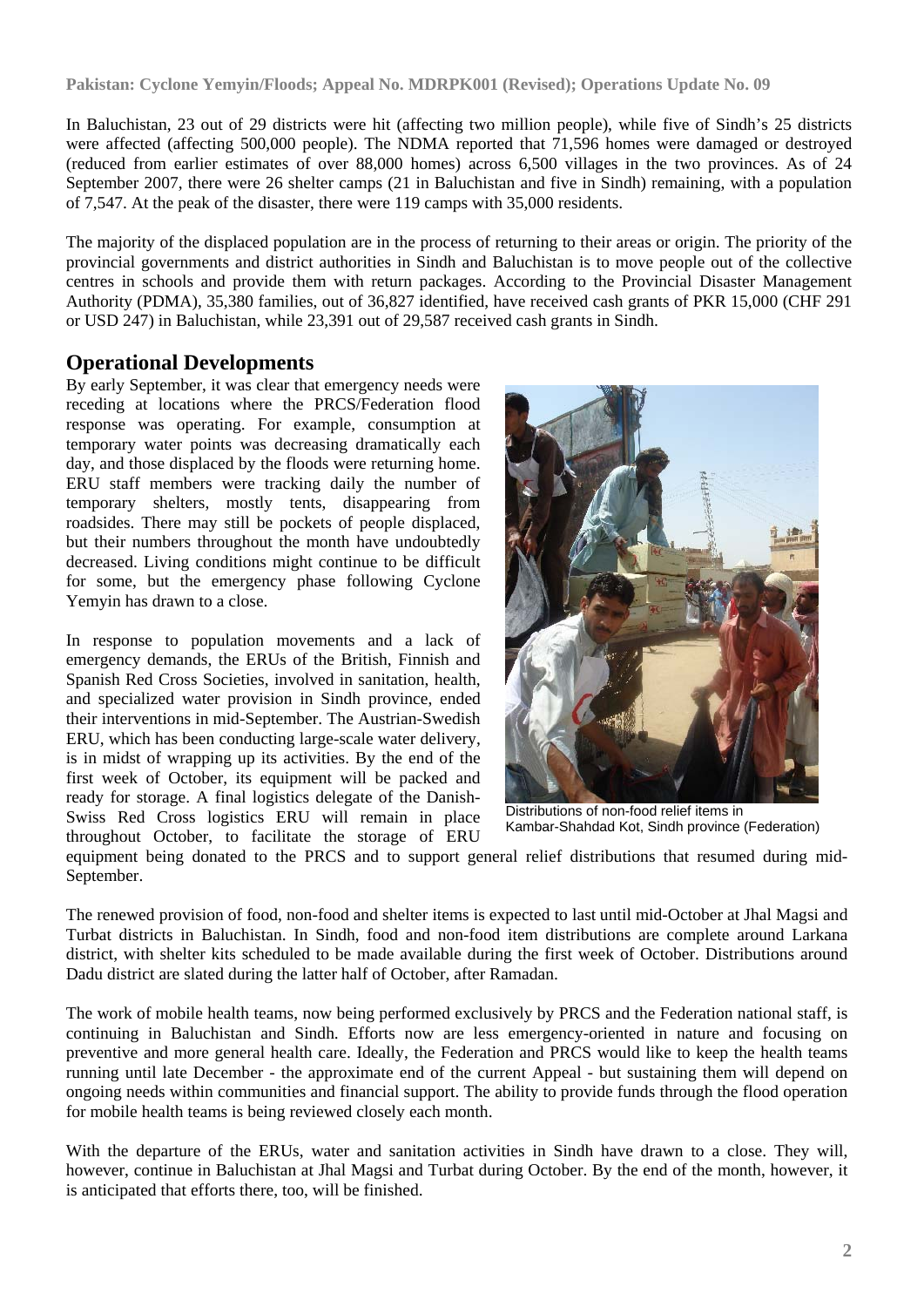

 A member of the Swedish-Austrian water and sanitation ERU in Dadu, Sindh province, instructs staff on testing water purity (Federation).

Looking ahead, complementing the ERU presence and as part of the legacy being built by the flood operation, attention is being directed toward reinforcing PRCS's community based disaster preparedness activities. With recently donated ERU equipment, a pool of talent of the volunteers and staff engaged during the last two months, as well as plans for post-operation training, securing the effectiveness of future emergency deployments has become the priority for the PRCS and Federation.

Meanwhile, the International Committee of the Red Cross (ICRC) conducted a field trip to Turbat and Gwadar for restoring family links, in late August. In Turbat, there are no reports of missing persons and the authorities have not confirmed any reports of unaccompanied children and women in the camps for internally displaced persons. The PRCS/Federation

teams working in the camps have confirmed that there are no such cases. A training workshop on tracing is being planned by the ICRC, to be held in Quetta for PRCS staff.

In early August, the ICRC donated two complete water distribution units and one extra bladder, with three trucks for distribution purposes, to the PRCS in Jhal Magsi. In early July, ICRC distributed 150 tents in Sibi (Baluchistan), in coordination with the PRCS's district branch in Sibi, and donated 5,000 kilograms of high protein biscuits (BP-5) to PRCS national headquarters. ICRC also financed four mobile health teams from the PRCS in the first week after the floods in Sindh.

## **Red Cross and Red Crescent Action - Objectives, Progress, Impact**

**Goal: To provide humanitarian assistance to flood-affected families in Baluchistan and Sindh provinces and support their early self-recovery to contribute to the restoration of their basic living conditions.** 

**Specific Objective 1 (Health): The health status of 144,000[2](#page-2-0) flood-affected people in Baluchistan and Sindh provinces is improved through provision of basic preventive health and curative care for six months.** 

#### **Progress/Achievements/Impact**

During the reporting period, PRCS mobile health teams and the Finnish Red Cross basic health ERU provided medical assistance to a total of 14,303 patients, bringing the total number of people given health assistance since the start of the operation to more than 40,000 people. The Finnish Red Cross ERU ended its emergency activities during the first week of September. Plans are underway, however, to provide continued health services in the more remote parts of Kambar-Shahdad Kot and Dadu districts of Sindh, with a PRCS mobile health team for each area.

| <b>Health Team</b>            | Location                       | Up to 31 August | 1-31 September   | <b>Total</b> |
|-------------------------------|--------------------------------|-----------------|------------------|--------------|
| PRCS mobile health teams/ BHU | Karachi, Thatta, Dadu, Pasni & | 9.476           | (work completed) | 9.476        |
|                               | Ormara                         |                 |                  |              |
| PRCS mobile health teams      | Turbat                         | 9.247           | 5.709            | 14,956       |
| PRCS mobile health teams      | Jhal Magsi                     | 8.938           | 6.887            | 15.825       |
| Finnish Red Cross health ERU  | Kambar-Shahdad Kot             | $5.153^{3}$     | $672*$           | 5.825        |
| <b>Total</b>                  |                                | 31,779          | 14.303           | 46,082       |

**Table 1: Breakdown of number of patients** 

\*Ceased operation as of 5<sup>th</sup> September.

**Expected Result 1: Improved access to basic healthcare services among the flood affected population, especially by women.** 

<span id="page-2-0"></span><sup>&</sup>lt;sup>2</sup> The number of targeted people has been revised from 152,500, as outlined in the Revised Appeal of 17 July 2007, based on available Red Cross/Red Crescent capacities.

<span id="page-2-1"></span><sup>&</sup>lt;sup>3</sup> Patient numbers increased from 4,118 for August, as stated in previous ops update, due to late data.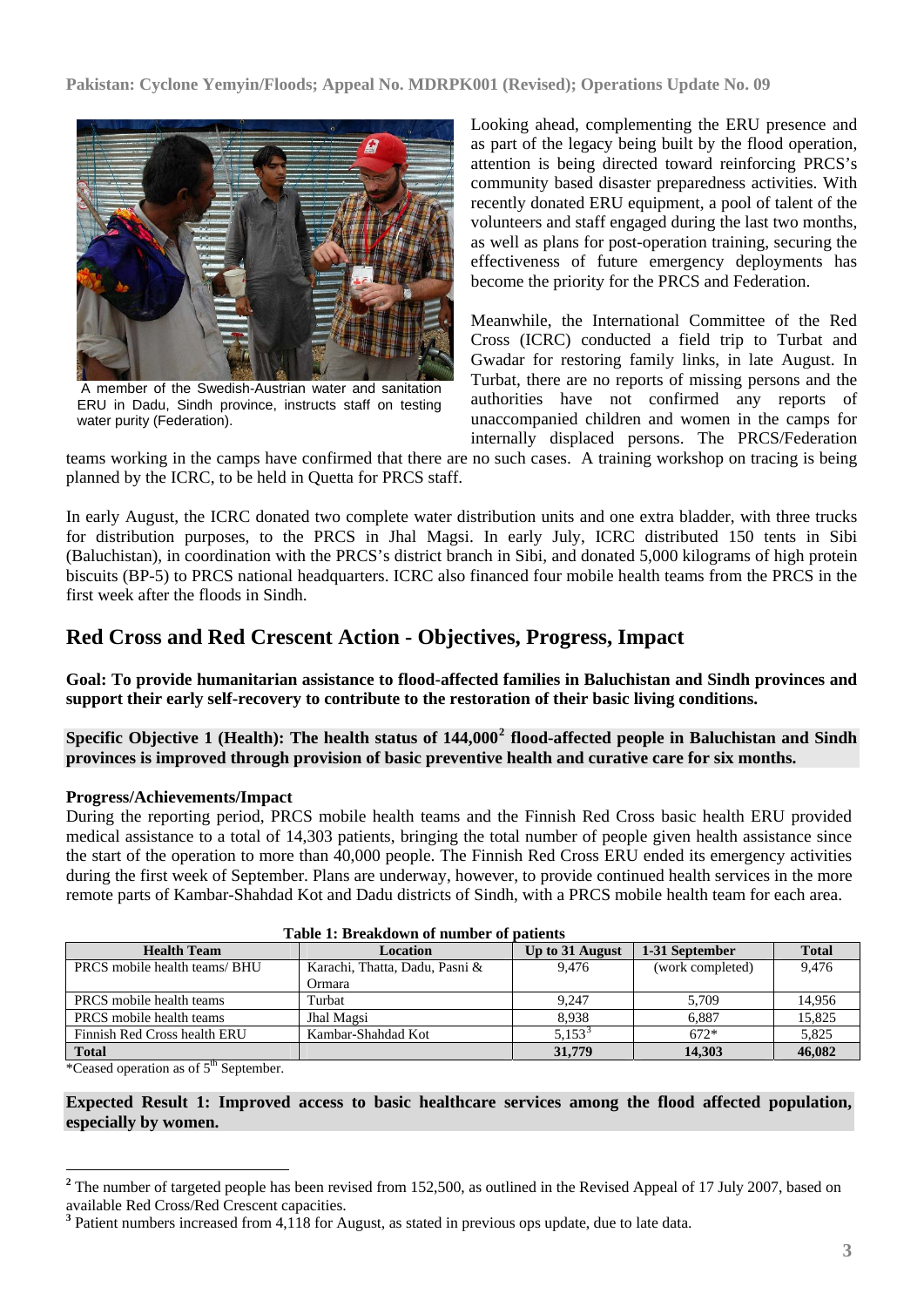*Turbat (Baluchistan):* During September, the two PRCS mobile health teams operating around Turbat conducted 5,709 outpatient consultations. The teams covered 18 villages in two union councils. Each team is comprised of a doctor (a man in one team and a woman in the other), a dispenser, a woman health visitor, and a volunteer. The health teams visited two villages per day. The main ailments tended to be respiratory tract infections, skin diseases and diarrhoea. In addition to providing primary health care, the teams promote hygiene aimed at reducing the incidences of diarrhoea and problems associated with limited quantities of safe drinking water.

*Jhal Magsi (Baluchistan):* Two PRCS mobile health teams continued to visit locations in the Jhal Magsi and Barija union councils, conducting a total of 6,887 outpatient consultations during September. The patient breakdown was 25 per cent male adults, 30 per cent female adults and 45 per cent children. Each team consists of a man doctor, woman doctor, a nurse/woman health worker, a dispenser and a health/hygiene promoter. While the general health situation is improving, there is still a need for health services especially for malaria and skin infections resulting from stagnant water. Eye and ear infections are also increasing due to the use of flood water for bathing and washing.

*Kambar-Shahdad Kot (Sindh):* During its last operational week at the beginning of September, the Finnish Red Cross basic health ERU operated in the Hamal area, providing health services to 672 patients in three villages. The ERU was deployed for seven weeks and treated a total of 5,825 patients, of which 56 per cent were men and 44 per cent women. The most common conditions treated were scabies and other skin diseases (24 per cent) and heat syndrome (14 per cent). There was a marked increase in malaria cases in recent weeks.

The Finnish Red Cross recommends the need for mobile health teams to continue in the area. It recommends that an optimal set-up should include two clinics, comprising two men and two women doctors, four assistants/nurses to assist the doctors and six volunteers for registration functions and crowd control. For any ERU deployment, the recruitment and training of local volunteers and staff, and development of their skills for immediate and longer term application must be a priority. 'Learning by doing' worked well as part of the flood response by building a base of talent for future operations and forming an integral part of bringing health services to remote places where people generally lacked access.

With reference to the provision of mosquito nets through health teams rather than as part of general relief distributions, it was confirmed that there must be enough human resources on hand to handle the various tasks involved, such as crowd control and basic distribution functions. With so many people potentially lining up, or crowding, to demand receipt of mosquito nets, it must be done in an organized and calm way that tends to require a lot of staff. Alternately, if mosquito nets are to be distributed simply by general relief teams outside of the health domain, those performing the duty should have some knowledge about the set-up and potential benefits of the items so recipient-beneficiaries are informed about their use.

Before departing Pakistan, equipment of the Finnish Red Cross ERU was donated to the PRCS's Sindh branch to contribute to its future operations and reinforce its disaster preparedness and response capacities. Efforts are now underway, with the Finnish Red Cross, to develop and conduct post-operation training with volunteers and staff of the Sindh branch. A one-week training session with classroom instruction, to be held in Karachi, along with a field-based component, will most likely take place in late November.

#### **Expected Result 2: Increased awareness of health issues and disease control among the affected population.**

The Finnish Red Cross ERU and its local staff provided sensitization lessons to a total of 1,870 people. Topics included the importance of clean water, personal hygiene, birth control, breast feeding and prevention of malaria.

Since 17August, the health team and a woman health motivator based at Turbat have been carrying out hygiene promotion and health sessions in one village every day. During the reporting period, 1,345 people attended these sessions bringing the total to 1,787. Topics taught so far have included the boiling of water for safer consumption, advantages of vaccination, HIV/AIDS, waste disposal, malaria prevention, mother and child care and diarrhoea.

#### **Constraints**

While a number of good efforts on health and hygiene promotion have been made during the last two to three months, the dissemination and transmission of messages requires a constant investment to ensure they are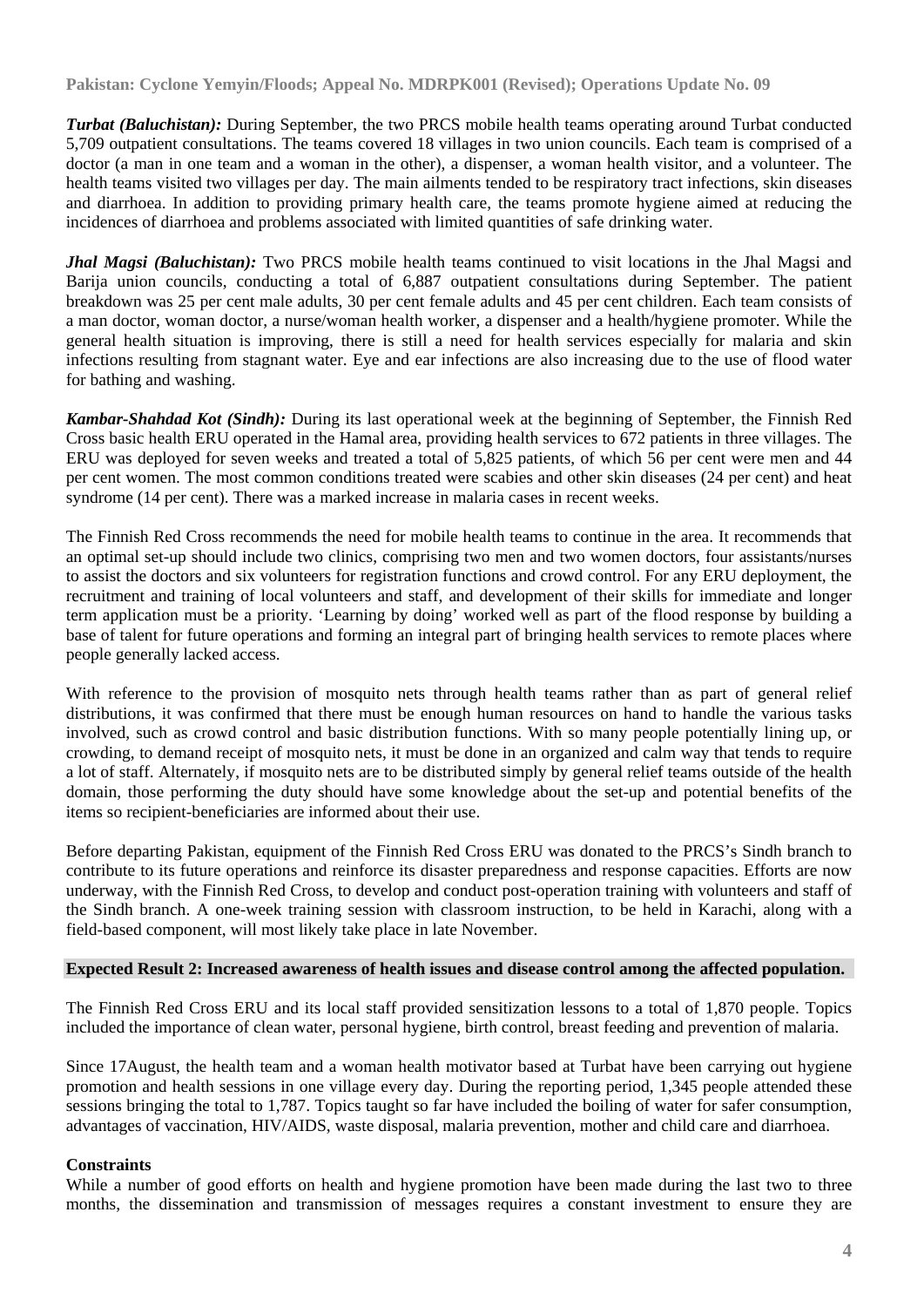understood, internalized and become regular practices within a community. One also needs a monitoring regime in place for a long-term timeframe, to track or measure the adherence to health and hygiene messages in order to fully validate programme aims and identify adjustments, if needed.

**Specific Objective 2 (Water and sanitation): The risk of water-borne and water-related diseases has been reduced through provision of sustainable access to safe water, adequate sanitation as well as hygiene promotion and education for 19,000[4](#page-4-0) families in Baluchistan and Sindh provinces for up to six months.**

#### **Progress/Achievements/Impact**

By mid-September, the British Red Cross mass sanitation ERU (Module 20) and Spanish Red Cross specialized water ERU (Module 15) ended their missions in the Kambar-Shahdad Kot district in Sindh and handed over their equipment to the PRCS. The Austrian-Swedish mass water ERU (Module 40) has recently completed its emergency interventions around Dadu, also in Sindh, and is in the midst of packing its equipment that will be handed over the to the Punjab branch of the PRCS.

In Baluchistan, PRCS water and sanitation teams in Jhal Magsi and Turbat are continuing to operate. Their activities are foreseen to be completed by end–October. However, German Red Cross support at Jhal Magsi on a bilateral basis could require an extended time period for some efforts.

The activities of the water and sanitation ERUs has had successes, as well as presented challenges, during the operation. These can be summarized as follows:

#### **Successes**

- The ERUs met goals for the provision of assistance to targeted beneficiaries.
- Positive acceptance by communities Cultural/religious issues which have proved to be challenges in the earthquake operation in North West Frontier Province were not a problem in Sindh. The eight women among the 29 expatriate ERU staff were well received by communities.
- On-the-job theoretical and practical training of PRCS staff and volunteers increased local capacities. It is hoped this can be followed-up with further training.
- Enhancing the PRCS water and sanitation 'hardware' capacity with handover of equipment to the Sindh and Punjab branches.

#### Challenges

- Transport and terrain limited access to communities. Water treatment capacity was greater than the logistical distribution capacity.
- Coordination with government and non-governmental agencies to gain an overview of water and sanitation needs.
- The need for greater integration of water and sanitation and health activities at the national society level. This issue is being addressed as part to the ongoing development work under the earthquake water and sanitation project.

#### **Expected Result 1: Access to sustainable safe water and adequate sanitation facilities among the affected population has been improved.**

#### *Turbat, Baluchistan (target population 7,500 families):*

So far, a total of 5,000 families have benefited from the improved access to water in Turbat. During the reporting period, the PRCS water and sanitation team in Turbat installed a total of 268 latrines, with one latrine to be shared by two to three families. The plan is to build a total of 750 latrines. The water filtration plant in Nasirabad, donated by the French government and handed over to the PRCS by the NDMA, became functional on 5 September. During the reporting period, the plant distributed an average of 20,300 litres of water per day to approximately  $1,400$  people  $(200 \text{ families}^5)$  $(200 \text{ families}^5)$  $(200 \text{ families}^5)$ .

The PRCS water and sanitation team in Turbat continues to provide 20,000 litres of chlorinated water to people in Danok through a hired tanker, sufficient for 1,330 people (190 families). Repair work on a well in Kosh Kalat was also completed, which will supply water to 238 people (34 families). Out of the planned 11 wells, three have been

<span id="page-4-0"></span><sup>&</sup>lt;sup>4</sup> The beneficiary target has increased from 17,500 families due the addition of activities in Dadu district, Sindh.

<span id="page-4-1"></span><sup>&</sup>lt;sup>5</sup> Based on the approximate calculation that a family consists of seven individuals.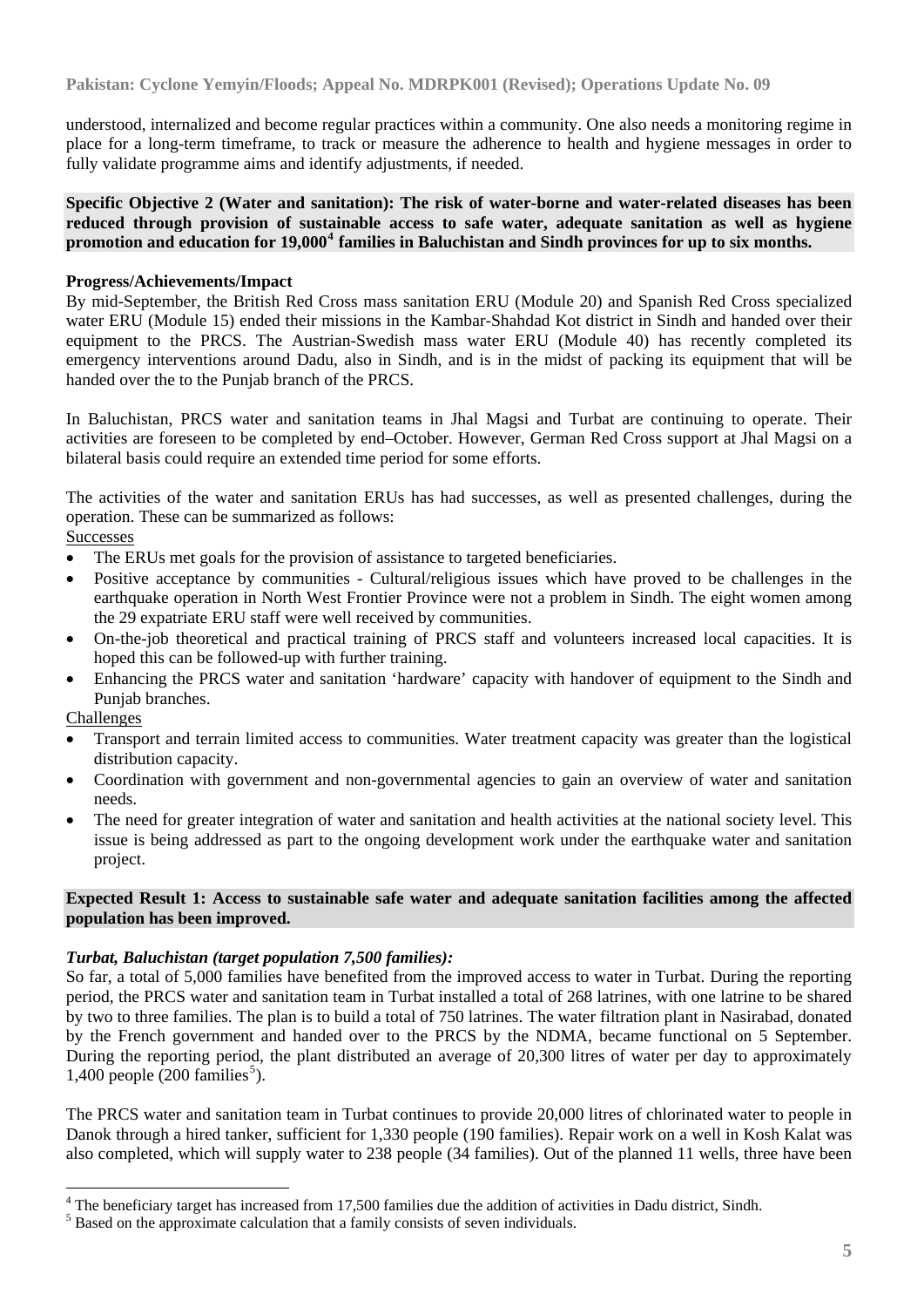rehabilitated to date for 833 people (119 families), i.e. fitted with a water motor pump and a plastic tank.

#### *Jhal Magsi, Baluchistan (target population 4,000 families):*

So far, approximately 21,000 people have benefited from the improved access to water in Jhal Magsi. The water and sanitation activities are being implemented by German Red Cross and PRCS teams on a bilateral basis, since 16 August. The water and sanitation team continued to distribute chlorinated water at an average of 51,500 litres per day. The team also did vector control spray in 179 houses and 23 ponds.

#### *Kambar-Shahdad Kot, Sindh (target population 4,000 families):*

The Spanish Red Cross's specialized water ERU finished its water purification and distribution efforts at Qubo Saeed Khan on 31 August and Kachi Pul on 4 September. A handover of equipment to the Sindh branch was done on 7 September and ERU team members departed Pakistan on 13 September.

The total number of direct beneficiaries of the Spanish Red Cross ERU interventions was approximately 12,000.The water purified from with the ERU

| <b>Table 2: Details of beneficiaries</b>                  |                            |  |  |  |  |
|-----------------------------------------------------------|----------------------------|--|--|--|--|
| <b>Interventions</b>                                      | Number of<br>beneficiaries |  |  |  |  |
| Water distribution though bladder tanks and<br>tap-stands | 1,852                      |  |  |  |  |
| Water supply by trucking (other organizations)            | 7,500                      |  |  |  |  |
| Jerry cans distributions                                  | 1,680                      |  |  |  |  |
| Hand-pumps installations                                  | 960                        |  |  |  |  |
| <b>Total number of beneficiaries</b>                      |                            |  |  |  |  |

equipment was stored through six bladder tanks, tap-stands at the site of the plants and through truckingdistribution by other organisations such as the Sindh Rural Support Organization, Mercy Corps and Muslim Aid. As part of its activities, the ERU team distributed jerry cans to facilitate water pick-up and transport by beneficiaries. Forming outgoing, longer-term support, the Spanish Red Cross ERU and local staff repaired and installed hand-pumps at various villages so that people could resume or have better access to regular water supplies through existing infrastructure, since flood waters had receded. The Spanish Red Cross ERU was boosted by two water and sanitation-trained staff co-opted from the Indonesian Red Cross Society. This was in line with the concept of utilizing personnel from the wider Asia region.

With the completion of its emergency interventions, the British Red Cross mass sanitation ERU handed over its equipment to PRCS's Sindh branch and departed Pakistan on 11 September. During its mission, the ERU had worked in schools in the Warah and Kambar area that served as temporary shelters for those displaced by the floods. The British Red Cross, and its locally-engaged staff conducted activities in about 25 schools and assisted 1,069 families or approximately 9,100 people. Up to 495 hygiene kits and 681 soap packs (containing bathing and laundry soaps) were distributed among 13 schools. Ten defecation fields were constructed - four for men and six for women - as well as ten hand-washing facilities and six bathing and laundry facilities for women. Drainage of standing water around shelter areas and insecticide spraying was also done by the ERU. Discussions are now underway with the British Red Cross to determine prospects for post-operation training.

*Dadu, Sindh (target population 4,000 families):* The Austrian-Swedish Red Cross mass water ERU (Module 40) in Dadu distributed an average of 75,000 litres of water during its seven-week mission, with the last day of field operations on 23 September. The ERU provided water for drinking purposes to 39,035 people (approximately 5,500 families) in villages of two union councils of Khairpur, Nathan Shah and Mehar. The reason for providing only drinking water was that the beneficiaries received alternative water from different sources for washing and other purposes.

#### **Expected Result 2: Awareness of household water treatment methods among the affected population has increased.**

Overall, beneficiary knowledge about water treatment has improved where health, ERU and water and sanitation teams have been providing instruction on issues such as general hygiene, the boiling of water and use of items being distributed such as chlorine sachets. Around Dadu and in the Kambar-Shahdad-Kot districts, however, large distributions of chlorine sachets did not take place since the ERUs were already providing purified water and there were parallel concerns about the understanding and beneficiary-household implementation of the items (as distribution of chlorine demands intense accompaniment of instructions so beneficiaries are not adversely affected by its use).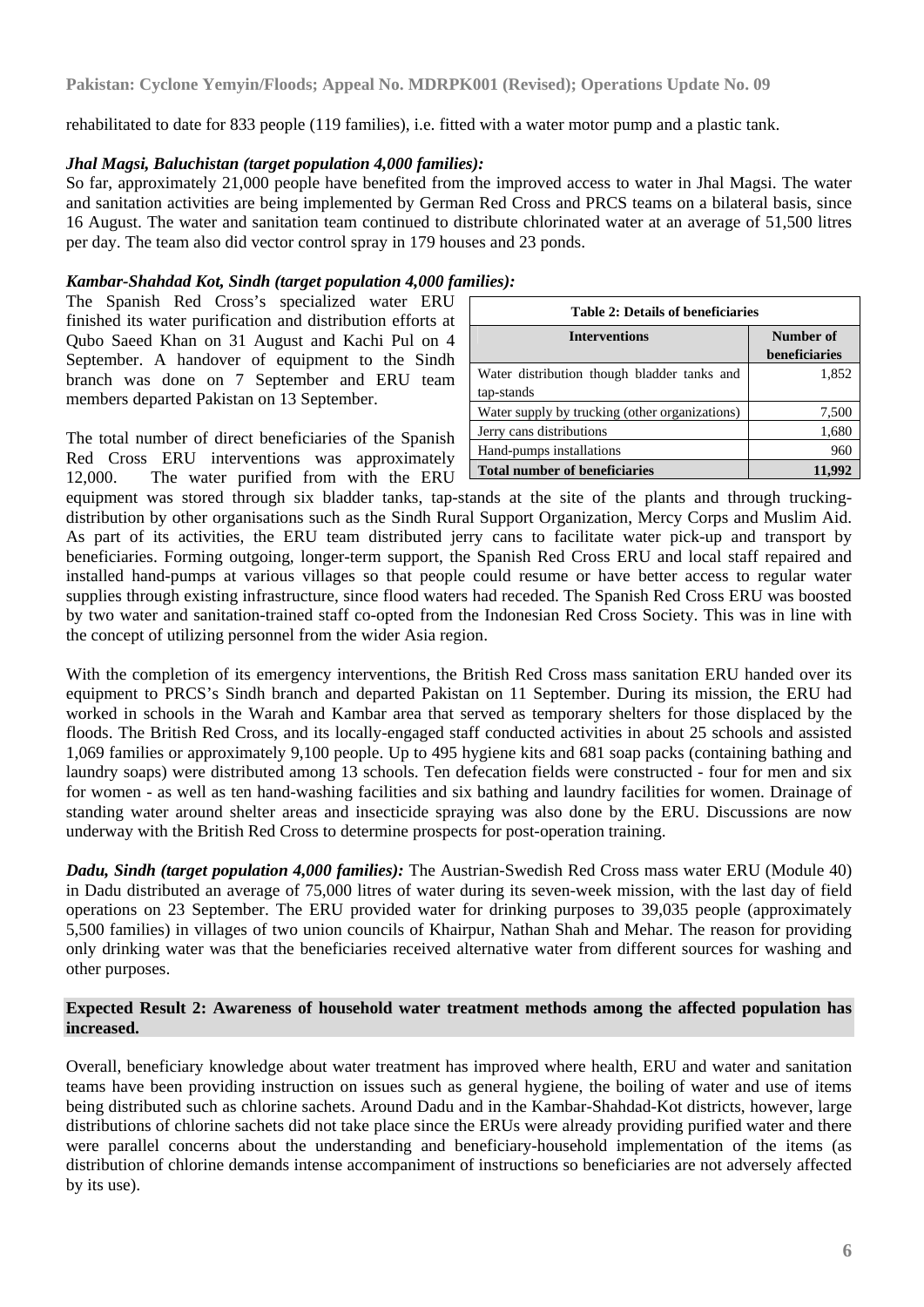In water and sanitation areas of operation in Sindh, it was observed that there was pre-existing high level of awareness about water safety. Communities knew about the needs to cover water, and to boil water for drinking. There were no significant increases in drinking water related illnesses in these areas. In Jhal Magsi, the water and sanitation team distributed 250 chlorine sachets between 16 to 31 August. No additional distributions were carried out since people were then being provided with chlorinated water from treatment facilities. There have been plans to distribute chlorine sachets to 1,000 families not benefiting from the German Red Cross/PRCS intervention but, due to the concerns mentioned above, implementation has not been finalized. At Turbat, however, the water and sanitation team distributed 35,036 chlorine sachets of 5 grams each to 3,422 families in between July and August. No more sachets are intended for distribution since it was foreseen as being an emergency-only activity and no ongoing needs are evident.

#### **Expected Result 3: Hygiene practices within the target population have improved.**

Hygiene promotion, as a basic function of water and sanitation activities, is continuing in Baluchistan and Sindh. In Turbat, the team imparted hygiene promotion and health education to 1,750 people during the reporting period, bringing the total number of people who received hygiene promotion to approximately 3,750 people, which would further hopefully reach catchments of 26,250 people through passing on knowledge to other family members.

The British Red Cross ERU also provided hygiene promotion to people in the schools covered and reached out to 1,069 families during its mission. During the reporting period, the ERU team also distributed 160 hygiene kits among the same group of people staying in the schools, bringing the total number of hygiene kits distributed to 495.

#### **Constraints**

As part of its mass sanitation efforts, the British Red Cross initially intended to provide hygiene kits to those displaced by the floods but it was found that the materials, when provided in closed environments such as schools, tended to create tension and competition among beneficiaries. As a result, maintaining staff safety became a concern. In order to resolve the dilemma of item provision and security, the British Red Cross provided only soap to shelter occupants as it was the most needed item for their personal hygiene. The receipt of soap was appreciated by beneficiaries and it resolved concerns related to the appropriateness of hygiene kit contents, helping to ensure greater staff and beneficiary security during distributions.

**Specific Objective 3 (Non-Food Items): The ability of 18,000 flood-affected families in Baluchistan and Sindh provinces to cope in a post-flood situation is improved through provision of non-food relief items for one month.** 

#### **Expected Result 1: Targeted flood affected families have received essential non-food items.**

#### **Progress/Achievements/Impact**

PRCS-Federation relief teams distributed non-food items to 4,000 families around Kambar-Shahdad Kot/Larkana in Sindh, between 12 to 18 September, completing the planned distribution for these areas. Each family received two blankets, one kitchen set, two sleeping mats, two jerry cans and a hurricane lamp. Food parcels were also distributed to each household. Distributions at Jhal Magsi and Turbat in Baluchistan began in late September and will continue for about three weeks until around mid-October. Due to logistical constraints, distributions around Dadu in Sindh are scheduled for late October, following the end of Ramadan.

| Table 5. Talgettu lallilles unuel the appeal |                                                |                      |  |  |  |  |  |
|----------------------------------------------|------------------------------------------------|----------------------|--|--|--|--|--|
| <b>District and Province</b>                 | <b>Tehsil</b>                                  | <b>Families</b>      |  |  |  |  |  |
| Turbat (Baluchistan)                         | Koshkalat, Gokdan                              | $6,000$ (ongoing)    |  |  |  |  |  |
| Jhal Magsi (Baluchistan)                     | Gandava, Kot Magsi, Jhal Magsi and Barija      | $4,000$ (ongoing)    |  |  |  |  |  |
| Kambar-Shahdad Kot (Sindh)                   | Oubo Saeed Khan, Warah, Kambar and Shahdad Kot | 4,000 (completed)    |  |  |  |  |  |
| Dadu (Sindh)                                 | KN Shah, Mehr                                  | 4,000 (commence Oct) |  |  |  |  |  |
| <b>TOTAL: 4 Districts</b>                    | 12 Tehsils                                     | 18,000               |  |  |  |  |  |

#### **Table 3: Targeted families under the appeal**

In addition to the above planned distributions, non-food items were drawn from existing disaster preparedness stocks from the outset of the disaster. From the first response at the end of June through to the end of August, approximately 12,200 families received some form of non-food assistance. These included distributions to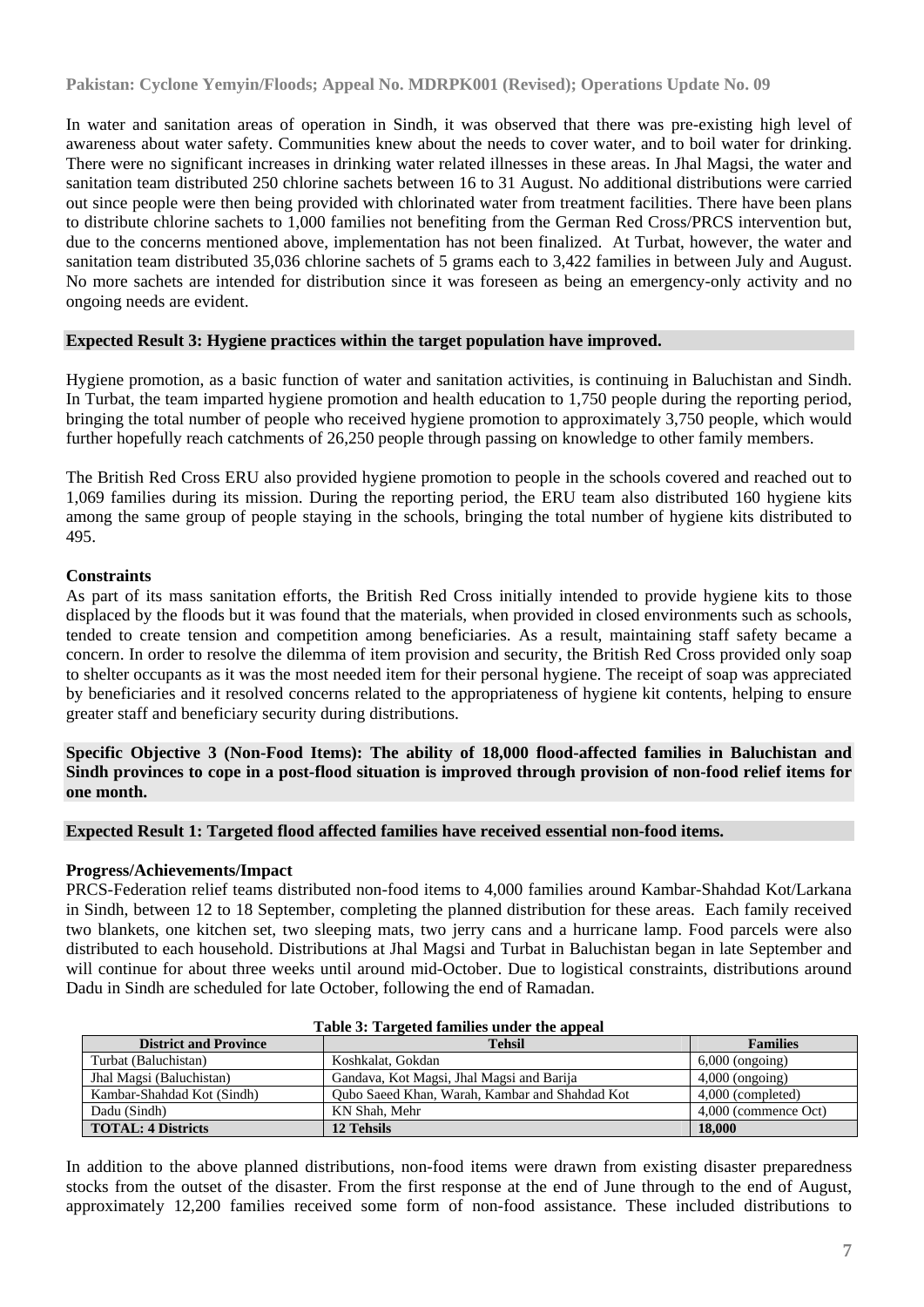communities in Pasni and Kharan in Baluchistan which are in addition to the areas listed above. Goods recently purchased by the Federation will still be used for the distributions scheduled for September, but some will be used to replenish PRCS stocks.

| <b>District</b> | <b>Hygiene</b> | Hurrica                  | <b>Stove</b> | <b>Jerry</b> | <b>Blankets</b> | <b>Bed</b>               | <b>Plastic</b> | <b>Mosquit</b>           | <b>Buckets</b> | <b>Kitchen</b> |
|-----------------|----------------|--------------------------|--------------|--------------|-----------------|--------------------------|----------------|--------------------------|----------------|----------------|
| (Province)      | kits           | ne lamps                 |              | cans         |                 | sheets                   | sheeting       | o nets                   |                | sets           |
| Turbat          | 5.063          | 3,489                    | 2.954        | 5,322        | 4,482           | 1,482                    | 2,516          | 955                      | 2,127          | 581            |
| Jhal Magsi      | 2.230          | 1,595                    | 2,380        | 2,338        | 3.828           | $\overline{\phantom{0}}$ |                | 4,492                    |                |                |
| Kharan          | .000           | $\overline{\phantom{0}}$ |              | 1,000        | 2,000           | $\overline{\phantom{0}}$ | 000.1          | $\overline{\phantom{0}}$ |                |                |
| Pasni           | 700            |                          | 199          | 200          |                 |                          | 200            | $\overline{\phantom{0}}$ |                | 228            |
| Kambar-         | 738            | 4.000                    | 137          | 7.768        | 8,652           | 6.000                    | 100            | $\overline{\phantom{0}}$ |                | 4,361          |
| Shahdad Kot     |                |                          |              |              |                 |                          |                |                          |                |                |
| Dadu            | 405            | $\overline{\phantom{0}}$ |              | 100          | 850             | -                        | 405            | -                        |                | 369            |
| <b>TOTAL</b>    | 10,136         | 9.084                    | 5.670        | 16,728       | 19,812          | 7.482                    | 4,221          | 5.447                    | 2,127          | 5,539          |

**Table 4: Breakdown of the total number of items distributed since the beginning of the operation** 

#### **Constraints**

As mentioned in previous operations updates, the unforeseen slow pace of local procurement due to lengthy discussions needed to finalize the nature of relief items, the multitude of goods to be sourced by a limited number of experienced staff and delivery time from suppliers has meant that the overall distribution schedule has taken longer to implement than foreseen in the Federation appeal. Logistical constraints in Sindh have also prevented distributions from being done concurrently around Dadu and Larkana.

#### **Specific Objective 4 (Shelter): The ability of 18,000 floods-affected families in Balochistan and Sindh provinces to cope in a post-flood is improved through provision of shelter items for one month.**

#### **Expected Result 1: Targeted flood affected families have received essential shelter items.**

Linked with food and non-food item provisions, as of the end of September, shelter kit (consisting of eight bamboo polls, one 20 meter rope, one bucket, two plastic sheets, four tight woven mats, one shovel, one saw and one string/twine roll) distributions have begun at Jhal Magsi and Turbat in Baluchistan. These have been completed for the targeted 2,000 families in Kambar-Shahdad Kot/Larkana in Sindh. The distributions in Dadu will commence from mid-October, as outlined above in the non-food item section.

| <b>District &amp; Province</b> | <b>Tehsil</b>                                  | <b>Families</b>      |
|--------------------------------|------------------------------------------------|----------------------|
| Turbat (Baluchistan)           | Koshkalat, Gokdan                              | $3,000$ (ongoing)    |
| Jhal Magsi (Baluchistan)       | Gandava, Kot Magsi, Jhal Magsi and Barija      | $2,000$ (ongoing)    |
| Kambar-Shahdad Kot (Sindh)     | Qubo Saeed Khan, Warah, Kambar and Shahdad Kot | $2,000$ (completed)  |
| Dadu (Sindh)                   | KN Shah, Mehr                                  | 2,000 (commence Oct) |
| <b>TOTAL: 4 Districts</b>      | 12 Tehsils                                     | 9.000                |

#### **Table 5: Details of targeted areas for shelter kit distributions**

In addition to the shelter kit distributions, 5,700 tents were distributed during the emergency phase.

#### **Constraints**

Please see comments regarding constraints under the section on non-food items.

Specific Objective 5 (Supplementary Food): The immediate supplementary food needs of 15,000<sup>[6](#page-7-0)</sup> flood**affected families in Balochistan and Sindh provinces are met within one month, thus supporting them to focus on rebuilding their lives.** 

#### **Progress/Achievements/Impact**

Distribution of food parcels around Larkana in Sindh began on 12 September, and at Jhal Magsi in Baluchistan on 16 September. In late August, due to delays in commodity provision, it was determined that food parcels were not needed for distribution at Turbat.

<span id="page-7-0"></span>The beneficiary target number has increased from 11,000 households as per the Revised Appeal of 17 July due to the addition of eventual distributions in Dadu.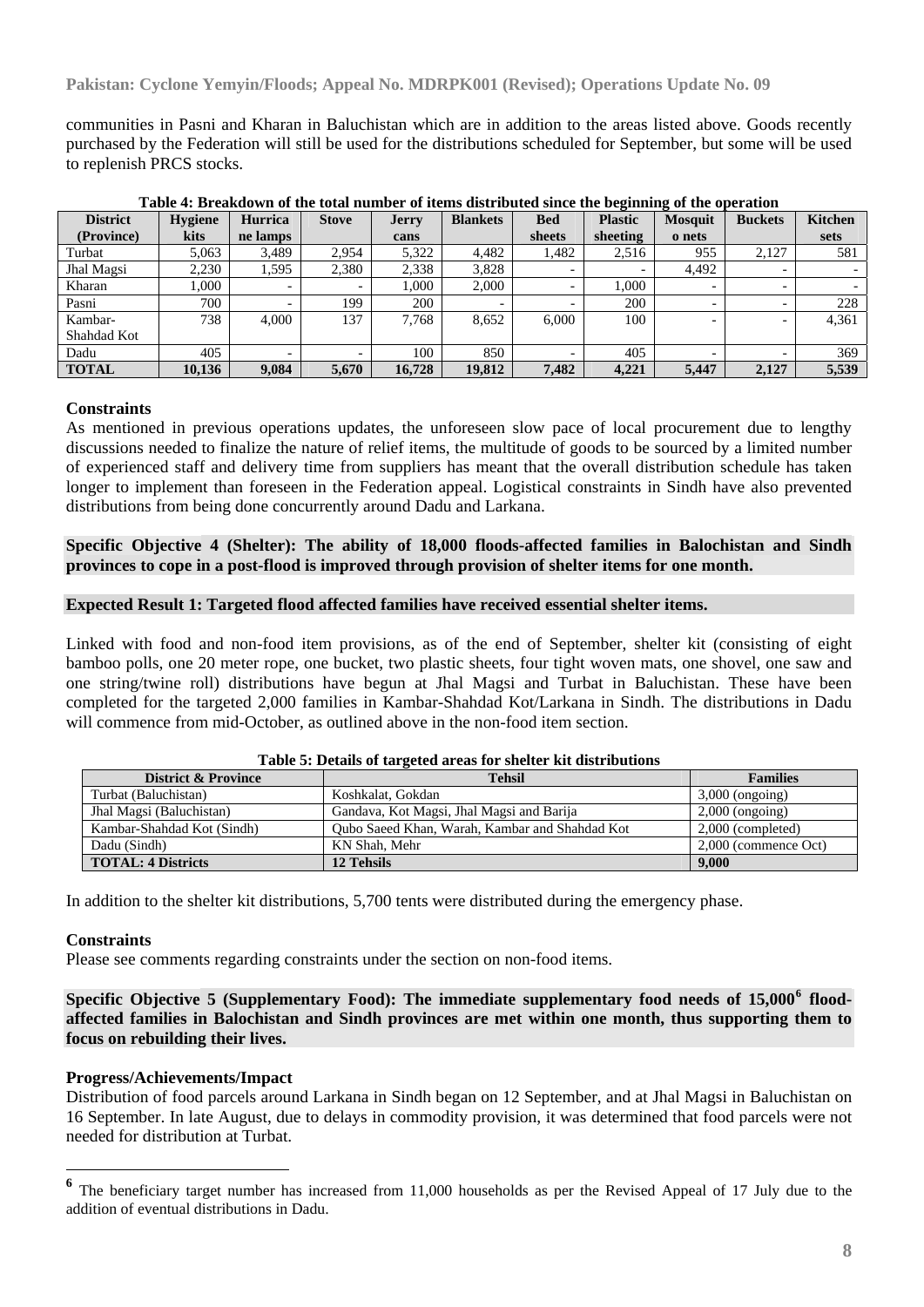#### **Expected Result: Targeted families have received adequate food rations for one week to cope with the effects of floods in dignified conditions.**

#### **Progress/Achievements/Impact**

 During September, 7,207 families (4,000 in Kambar-Shahdad Kot and 3,207 in Jhal Magsi) received supplementary food items of a one-week food ration. The food items distribution in Kambar Shahdad Kot was conducted along with the distribution of non-food items. Against the targeted 15,000 families to receive a oneweek food ration, a total of 10,207 have now been reached. Distributions in Turbat and Kambar-Shahdad Kot have been completed, while distribution is almost completed in Jhal Magsi. Planned distributions in Dadu will commence mid-October due to logistical constraints outlined in the non-food item section.

| Table 6: Summary of food distribution |        |                          |        |        |  |  |  |
|---------------------------------------|--------|--------------------------|--------|--------|--|--|--|
| Location                              | Target | Other<br>Completed       |        |        |  |  |  |
| Turbat                                | 3,000  | 3,000                    |        | 3,000  |  |  |  |
| Jhal Magsi                            | 4,000  | 3,207                    | 2,094  | 5,301  |  |  |  |
| Kambar-Shahdad Kot                    | 4,000  | 4,000                    | 2,207  | 6,207  |  |  |  |
| Dadu                                  | 4,000  | Nil                      | 2,602  | 2,602  |  |  |  |
| Kharan                                |        |                          | 1,000  | 1,000  |  |  |  |
| Pasni                                 |        |                          | 4.000  | 4,000  |  |  |  |
| Gadaab (Karachi)                      |        | $\overline{\phantom{0}}$ | 500    | 500    |  |  |  |
| <b>TOTAL</b>                          | 15,000 | 10.207                   | 12,403 | 22,610 |  |  |  |

During the initial emergency phase, in addition to the targeted 15,000 families, food assistance was provided at various locations directly from PRCS stocks and local procurements (not under the appeal 'plan of action'). The total number of families assisted from the beginning of the emergency response in late June is 22,610.

#### **Constraints**

Please see comments regarding constraints under the section on non-food items.

**Specific Objective 6 (Communications)**: **The profile of the Red Cross/Red Crescent response to the floods has been increased thus contributing to effective communication of the needs of the most vulnerable floodaffected people.**

#### **Expected Result: Awareness of flood relief and recovery efforts has been raised locally and internationally through the media, thus enhancing funding support, and the PRCS is providing sufficient communications support.**

During the reporting period, the Federation communications team produced a two-page update brochure outlining the PRCS/Federation response so far. An estimated 200 copies of the brochure were widely distributed amongst various embassies/high commissions, UN agencies non-government and international non-government organizations. The brochure has also been widely distributed to the local media. The communications team has also produced and published nine web stories on the Federation's website [\(www.ifrc.org](http://www.ifrc.org/)), profiling Red Cross Red Crescent activities in the floods affected areas. These stories have been disseminated to various non-government and international non-government organizations and media stakeholders through emails to increase the awareness of the national society.

Furthermore, a total of nine operations updates (including this one) have been posted since the start of the operation. Apart from being posted on the Federation's website, these updates have been e-mailed directly to national media, partner national societies, the UN and non-government and international non-government organizations. The updates are also posted on the Inter-Agency Standing Committee floods information website [\(http://pfic.webexone.com/login.asp?loc=&link=](http://pfic.webexone.com/login.asp?loc=&link)).

While working together, links between the PRCS and journalists covering the flood operation in Baluchistan and Sindh has improved, so that the national society will be better able to handle media coverage independently in the future. In September, media interest in the floods operation has predictably waned with the passing of the emergency phase. However, the communications team remains engaged with the media, providing updates and background materials.

### **Coordination**

The Federation delegation made a presentation on the floods operation to a combined UN cluster coordination meeting in Islamabad on 14 September. The information was incorporated into an overall presentation made to the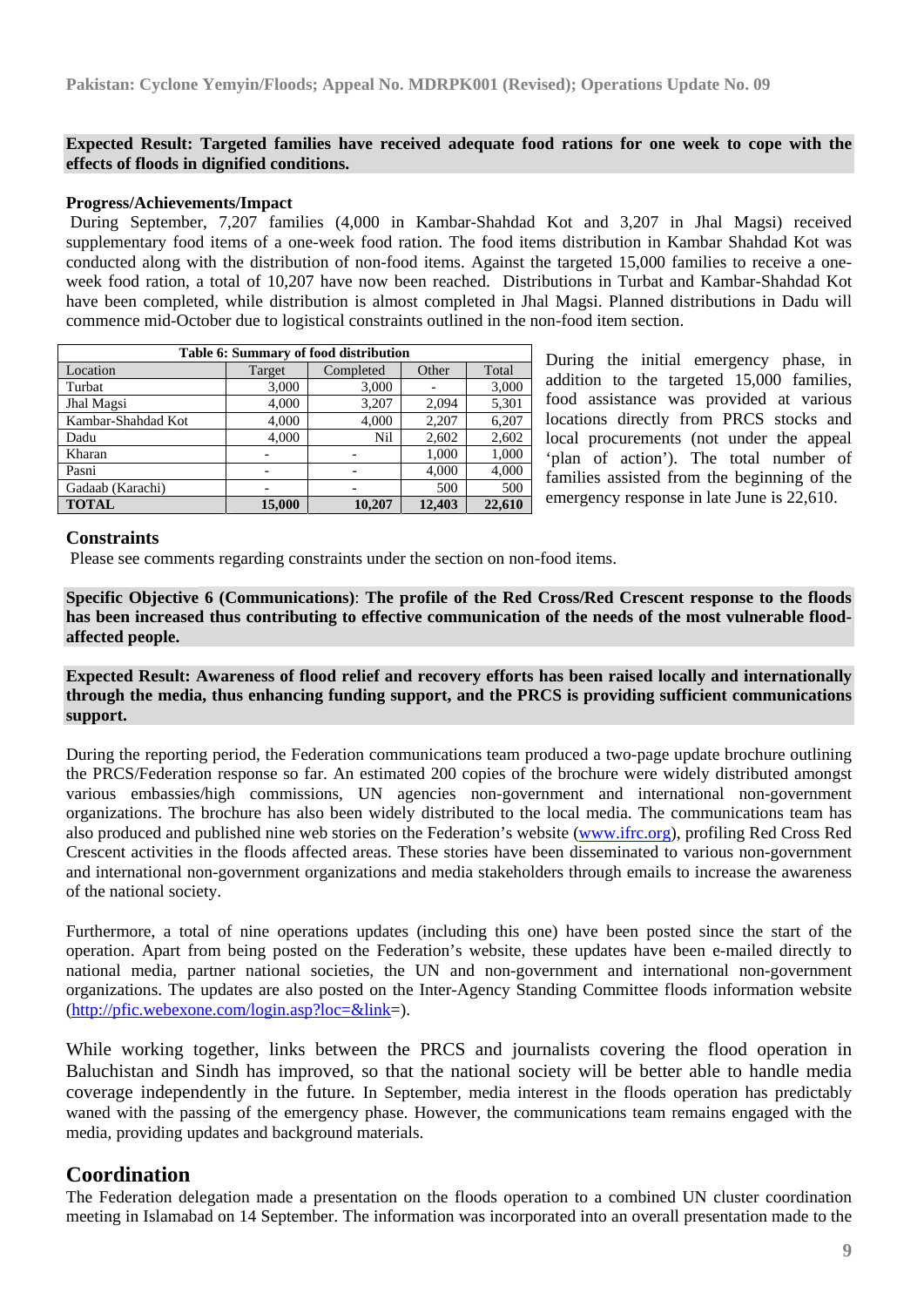NDMA. The PRCS operations director from national headquarters is attending bi-weekly NDMA meetings (on Mondays and Thursdays), scaled down from the initial daily meetings.

The completion of ERU interventions has involved a substantial handover of water and sanitation and health equipment to the PRCS. Materials were provided to PRCS's Sindh branch from the British mass sanitation ERU, Finnish health ERU and Spanish specialized water ERU. The Austrian-Swedish mass water ERU's equipment will be given to the Punjab branch of the national society in Lahore, following its dismantling at Dadu in Sindh.

It is planned that the storage and maintenance of equipment will be accompanied by post-operation training by ERU-donating countries in the months ahead. Comprehensive introductory training for volunteers and staff of the PCRS plus 'refresher' training for those already involved in the flood response is intended to bolster the means of the national society and its work in developing and promoting community-based disaster preparedness.

## **Monitoring and Evaluation**

During September, a variety of donor visits and evaluations were hosted by flood operations staff. The Islamabadbased representative of ECHO met with the Austrian-Swedish ERU at Dadu on 17 September. The main plant for water collection and filtration was seen along with documentation regarding distribution plans. Discussion was held regarding modalities of work on behalf of the Red Cross Red Crescent, coordination with other actors in the area and the phasing out of the Austrian-Swedish ERU. An excursion to the area of Jageer was organized to reinforce that there are no longer overt emergency conditions at hand, moving on to longer-term, more general development. Reflecting on the broader aim of the flood response in promoting community-based disaster preparedness, the capacity-building component of the work of the ERU with higher-level PRCS disaster management staff was highlighted as part of the effort to ensure a sustainable contribution to the national society, apart from emergency support.

A detailed update on the floods operation was made to a United Kingdom Department for International Development (DFID) review team on 17 September in Islamabad. The team was briefed by the Federation head of field office in Karachi. They also visited the Austrian-Swedish ERU at Dadu and were shown how the ERU purification system works. They had the opportunity to talk with a volunteer from a nearby village and local trolley driver, to get firsthand impressions of living conditions from flood-affected people.

A United Nations for the Coordination of Humanitarian Affairs (UNOCHA) inter-agency real-time evaluation of the humanitarian floods response was conducted over 17 to 29 September. The team was led by the British Red Cross chief executive officer. The Federation assisted with organizational and logistical support and provided extensive briefing materials for the team leader. The evaluation focused on the implementation of humanitarian reform principles, particularly in the areas of fundraising and coordination. The objectives of the evaluation were to (1) assess the overall relevance, effectiveness and coherence of the response in the context of humanitarian reform, and (2) to provide feedback to support senior management decision-making and to facilitate planning and implementation. The findings of the evaluation are available on request.

The head of the evaluation team met with the Federation head of delegation, head of field operations, and the secretary of the PRCS's Sindh branch. In addition to providing insights about the PRCS-Federation flood response, questions were answered about coordination through the 'cluster system' as well as UN and other actors. The importance of community-based disaster preparedness as a national society activity, and aim of the flood operation as part of its legacy was also stressed.

## **Logistics**

With the departure of most ERU logistics staff, the flood operations will be relying on more direct, in-house support from the Federation delegation and PRCS to support ongoing activities. This will be challenging as human resources are already stretched. It is still expected that residual ERU equipment pieces can be transported where needed, and relief distributions underway in Baluchistan and Sindh will be completed during October. However, fewer field-based staff will mean less room to accommodate unforeseen activity adjustments.

## **Security**

Although relief distributions at Dadu are scheduled for the latter half of October, the arrival in Karachi of a former Prime Minister, slated for 18 October, could adversely impact the dispatch of relief commodities from the Sindh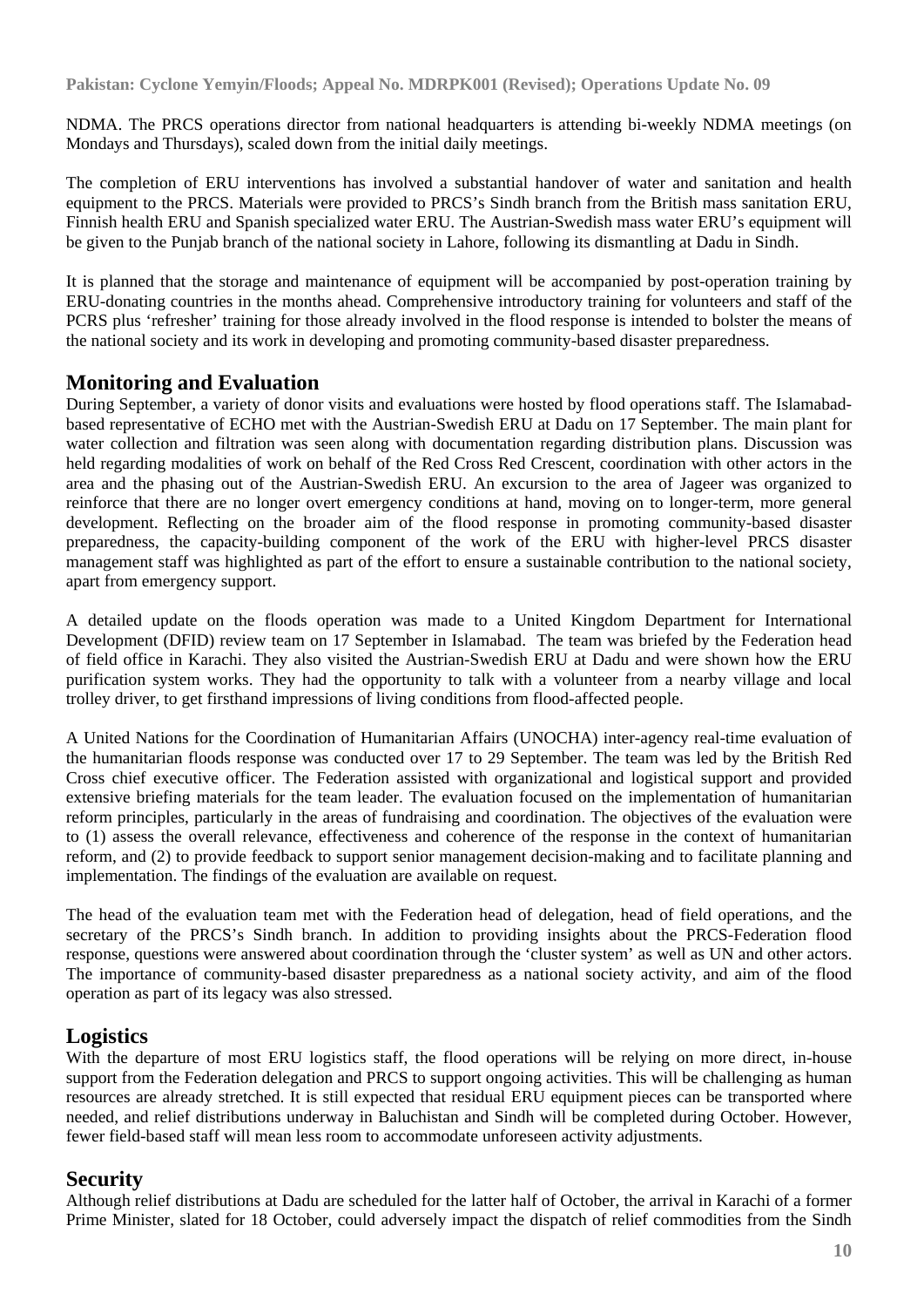provincial capital. The mass mobilization of the electorate, population movements and possibly protests could have a negative effect on transport or security among targeted communities.

At one point, it was hoped that distributions around Dadu could be done earlier, prior to 18 October, but so far it is not considered possible due to ongoing efforts at Larkana/Kambar-Shahdad Kot. Running two distributions in parallel has proven to be logistically heavy. The holiday of Eid at the end of Ramadan (approximately 13 October) also means that volunteers and staff are generally unavailable to support distributions at that time.

For additional security updates, please contact the Federation security delegate in Pakistan: Thor Thorbro; Mobile: +92.300.555.4506; Thuraya: +88.216.898.04431; email: [thor.thorbro@ifrc.org.](mailto:thor.thorbro@ifrc.org)

## **How we work**

*All International Federation assistance seeks to adhere to the [Code of Conduct for the International Red Cross](http://www.ifrc.org/publicat/code.asp)  [and Red Crescent Movement and Non-Governmental Organizations \(NGO's\)](http://www.ifrc.org/publicat/code.asp) in [Disaster Relief and is committed](http://www.sphereproject.org/)  [to the Humanitarian Charter and Minimum Standards in Disaster Response \(Sphere\)](http://www.sphereproject.org/) in delivering assistance to the most vulnerable.* 

### **The Federation's Global Agenda**

The International Federation's activities are aligned under a Global Agenda which sets out **four broad goals** to meet the Federation's mission to "improve the lives of vulnerable people by mobilizing the power of humanity".

#### **Global Agenda Goals:**

- Reduce the numbers of deaths, injuries and impact from disasters.
- Reduce the number of deaths, illnesses and impact from diseases and public health emergencies.
- Increase local community, civil society and Red Cross Red Crescent capacity to address the most urgent situations of vulnerability.
- Reduce intolerance, discrimination and social exclusion and promote respect for diversity and human dignity.

## **Contact information**

- *Pakistan Red Crescent Society: Khalid Kibriya (Secretary General) ; email: [khalid\\_kibriya@yahoo.com;](mailto:khalid_kibriya@yahoo.com) phone: +92.51.0407; fax : + 92.51.925.0408*
- *Federation country delegation in Pakistan: Azmat Ulla (Head of delegation); email: [azmat.ulla@ifrc.org](mailto:azmat.ulla@ifrc.org); phone: +92.51.925.0416/7 ; mobile: +92.300.850.3317*
- *Federation Pakistan flood operation: Steven Loyst (Head of operations); email: [steven.loyst@ifrc.org](mailto:steven.loyst@ifrc.org); mobile: +92.345.855.4501*
- *Federation South Asia regional delegation in India: Mr. Al Panico (Head of regional delegation), email: [al.panico@ifrc.org;](mailto:al.panico@ifrc.org) phone: + 91.11.2411.1125; fax: +91.11.2411.1128.*
- *Kuala Lumpur regional logistics unit: Ilir Caushaj (Regional logistics coordinator); email: [ilir.caushaj@ifrc.org;](mailto:ilir.caushaj@ifrc.org) phone: + 60.1.2628.2707; fax +60.3.2168.8573 or Jeremy Francis (Regional logistics delegate); email: [jeremy.francis@ifrc.org](mailto:jeremy.francis@ifrc.org), phone: + 60.1.2298.9752; Kuala Lumpur disaster management unit (DMU): Mr. Latifur Rahman (Regional disaster management delegate), email: [latifur.rahman@ifrc.org;](mailto:latifur.rahman@ifrc.org) phone: + 60.3.2161.0892, mobile: +60.1.2975.0144.*
- *Federation Secretariat in Geneva: Linda Stops (Operations Coordinator); email: [linda.stops@ifrc.org;](mailto:linda.stops@ifrc.org) phone +41.22.730.4300; fax: +41.22.733.0395*

*[Interim financial report below; click here to return to the title page](#page-0-1)*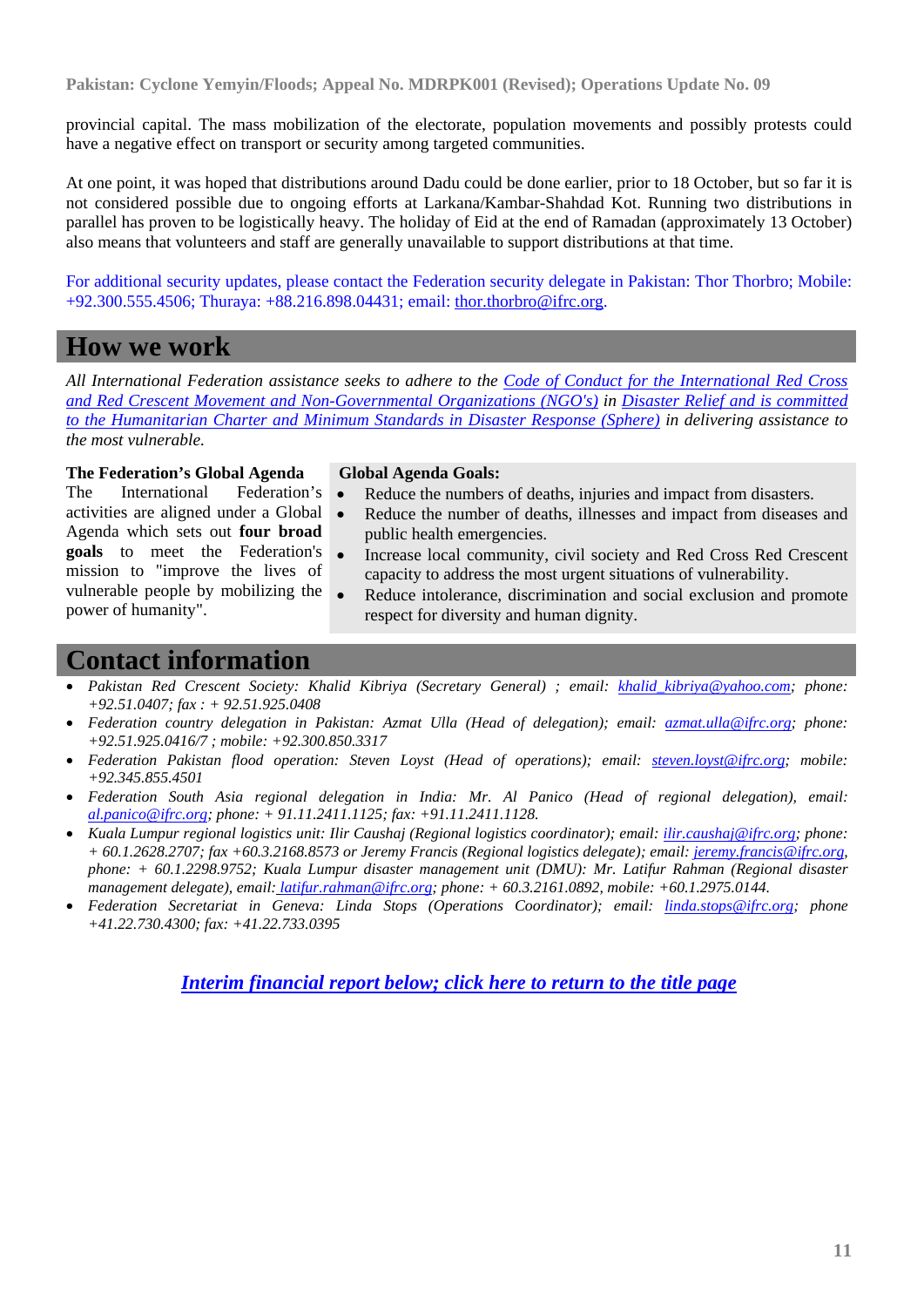<span id="page-11-0"></span>MDRPK001 - PAKISTAN - CYCLONE YEMYIN/FLOODS

#### **I. Consolidated Response to Appeal**

| <b>Selected Parameters</b>           |               |  |  |  |  |
|--------------------------------------|---------------|--|--|--|--|
| 2007/1-2007/8<br>Reporting Timeframe |               |  |  |  |  |
| <b>Budget Timeframe</b>              | 2007/1-2008/1 |  |  |  |  |
| Appeal                               | MDRPK001      |  |  |  |  |
| Budget                               | APPFAL        |  |  |  |  |

Interim Financial Report **Interim Financial Report Interim Financial Report** 

|                           | <b>Health &amp; Care</b> | <b>Disaster</b><br><b>Management</b> | <b>Humanitarian</b><br><b>Values</b> | Organisational<br><b>Development</b> | Coordination &<br>Implementation | <b>TOTAL</b> |
|---------------------------|--------------------------|--------------------------------------|--------------------------------------|--------------------------------------|----------------------------------|--------------|
| A. Budget                 |                          | 21.349.000                           |                                      |                                      |                                  | 21,349,000   |
| <b>B. Opening Balance</b> |                          | 0                                    |                                      |                                      |                                  | 0            |

**Income**

#### **Cash contributions** *0.00 American Red Cross 233,700 233,700 Australian Red Cross 1,005,700 1,005,700 British Red Cross 854,000 854,000 Canadian Red Cross 114,840 114,840 Czech Red Cross 5,634 5,634 Danish Red Cross 102,814 102,814 Finnish Red Cross 495,000 495,000 Hong Kong Red Cross 78,080 78,080 Icelandic Red Cross 39,308 39,308 Irish Government 247,500 247,500 Italian Govt Bilateral Emergency Fund 165,000 165,000 Japanese Red Cross 301,473 301,473 Monaco Red Cross 16,500 16,500 Netherlands Red Cross 820,298 820,298 Norwegian Red Cross 1,032,500 1,032,500 Other 76 76 Swedish Red Cross 179,400 179,400* **0.000 6.0000 <b>5.691,823 5.691,823 5.691,823 5.691,823 Outstanding pledges (Revalued)** *1.00 Australian Red Cross 23,356 23,356 Canadian Red Cross 562,815 562,815 Irish Government 164,400 164,400 Irish Red Cross 49,320 49,320 New Zealand Red Cross 50,000 50,000 Singapore Red Cross 25,714 25,714 Swiss Red Cross 100,000 100,000* **1.00** *C2. Outstanding pledges (Revalued) 975,605 975,605* **Inkind Personnel** *Other 5,573 5,573 C5. Inkind Personnel 5,573 5,573* **C. Total Income = SUM(C1..C6) 7,067,474 7,067,474 D. Total Funding = B +C 7,067,474 7,067,474 Inkind Goods & Transport** *Other 394,472 394,472 C4. Inkind Goods & Transport 394,472 394,472*

### **II. Balance of Funds**

|                                    | <b>Health &amp; Care</b> | <b>Disaster</b><br>Management | <b>Humanitarian</b><br><b>Values</b> | Organisational<br><b>Development</b> | <b>Coordination &amp;</b><br>Implementation | <b>TOTAL</b> |
|------------------------------------|--------------------------|-------------------------------|--------------------------------------|--------------------------------------|---------------------------------------------|--------------|
| <b>B. Opening Balance</b>          |                          |                               |                                      |                                      |                                             | 0            |
| C. Income                          |                          | 7.067.474                     |                                      |                                      |                                             | 7,067,474    |
| E. Expenditure                     |                          | $-3.205.285$                  |                                      |                                      |                                             | $-3,205,285$ |
| F. Closing Balance = $(B + C + E)$ |                          | 3.862.188                     |                                      |                                      |                                             | 3,862,188    |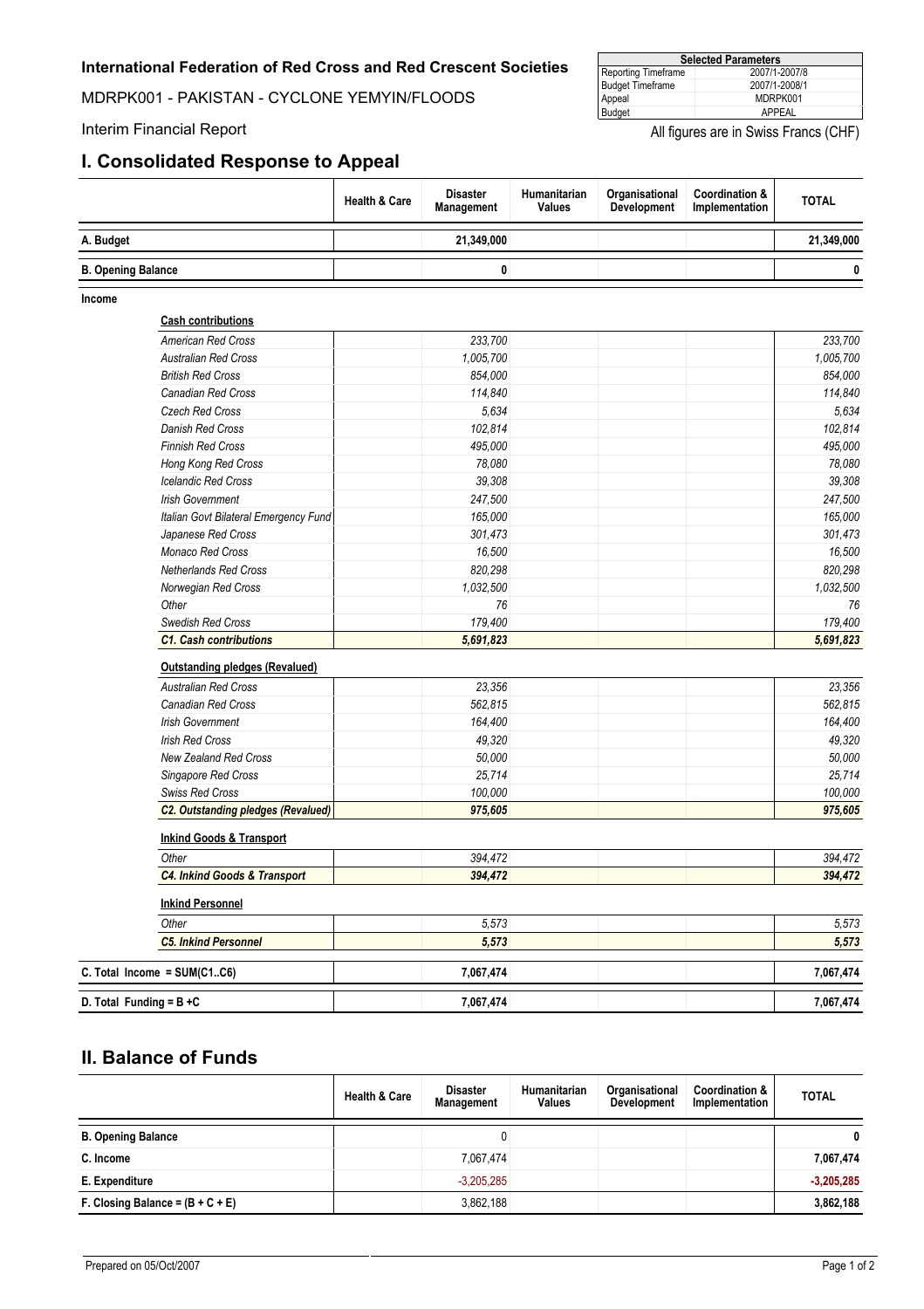MDRPK001 - PAKISTAN - CYCLONE YEMYIN/FLOODS

| <b>Selected Parameters</b> |               |  |  |  |
|----------------------------|---------------|--|--|--|
| Reporting Timeframe        | 2007/1-2007/8 |  |  |  |
| Budget Timeframe           | 2007/1-2008/1 |  |  |  |
| Appeal                     | MDRPK001      |  |  |  |
| Budget                     | APPEAL        |  |  |  |

Interim Financial Report **All figures** are in Swiss Francs (CHF)

## **III. Budget Analysis / Breakdown of Expenditure**

|                                       |               | <b>Expenditure</b> |                        |                        |                               |                                  |              |              |
|---------------------------------------|---------------|--------------------|------------------------|------------------------|-------------------------------|----------------------------------|--------------|--------------|
| <b>Account Groups</b>                 | <b>Budget</b> | Health & Care      | Disaster<br>Management | Humanitarian<br>Values | Organisational<br>Development | Coordination &<br>Implementation | <b>TOTAL</b> | Variance     |
|                                       | Α             |                    |                        |                        |                               |                                  | B            | $A - B$      |
| <b>BUDGET (C)</b>                     |               |                    | 21,349,000             |                        |                               |                                  | 21,349,000   |              |
| <b>Supplies</b>                       |               |                    |                        |                        |                               |                                  |              |              |
| Shelter - Relief                      | 4,860,000     |                    | 656,365                |                        |                               |                                  | 656,365      | 4,203,635    |
| Clothing & textiles                   | 1,366,660     |                    | 524,523                |                        |                               |                                  | 524,523      | 842,137      |
| Food                                  | 429,000       |                    | 267,879                |                        |                               |                                  | 267,879      | 161,121      |
| Seeds, Plants                         | 5,400,000     |                    |                        |                        |                               |                                  |              | 5,400,000    |
| Water & Sanitation                    | 90,300        |                    | 23,133                 |                        |                               |                                  | 23,133       | 67,167       |
| Medical & First Aid                   | 674,800       |                    | 993                    |                        |                               |                                  | 993          | 673,807      |
| Utensils & Tools                      | 980,640       |                    | 600,405                |                        |                               |                                  | 600,405      | 380,235      |
| Other Supplies & Services             | 4,119,200     |                    |                        |                        |                               |                                  |              | 4,119,200    |
| <b>Total Supplies</b>                 | 17,920,600    |                    | 2,073,297              |                        |                               |                                  | 2,073,297    | 15,847,303   |
| Land, vehicles & equipment            |               |                    |                        |                        |                               |                                  |              |              |
| Vehicles                              |               |                    | 394,472                |                        |                               |                                  | 394,472      | $-394,472$   |
| Computers & Telecom                   | 56,000        |                    | 28,494                 |                        |                               |                                  | 28,494       | 27,506       |
| Office/Household Furniture & Equipm.  | 20,000        |                    | 5,426                  |                        |                               |                                  | 5,426        | 14,574       |
| Others Machinery & Equipment          | 10,000        |                    |                        |                        |                               |                                  |              | 10,000       |
| Total Land, vehicles & equipment      | 86,000        |                    | 428,392                |                        |                               |                                  | 428,392      | $-342,392$   |
|                                       |               |                    |                        |                        |                               |                                  |              |              |
| <b>Transport &amp; Storage</b>        | 100,534       |                    |                        |                        |                               |                                  |              |              |
| Storage                               |               |                    | 22,123                 |                        |                               |                                  | 22,123       | 78,411       |
| Distribution & Monitoring             | 228,400       |                    | 49,721                 |                        |                               |                                  | 49,721       | 178,679      |
| Transport & Vehicle Costs             | 481,000       |                    | 68,753                 |                        |                               |                                  | 68,753       | 412,247      |
| <b>Total Transport &amp; Storage</b>  | 809,934       |                    | 140,597                |                        |                               |                                  | 140,597      | 669,337      |
| <b>Personnel Expenditures</b>         |               |                    |                        |                        |                               |                                  |              |              |
| International Staff Payroll Benefits  | 504,000       |                    | 36,819                 |                        |                               |                                  | 36,819       | 467,181      |
| Regionally Deployed Staff             | 22,410        |                    |                        |                        |                               |                                  |              | 22,410       |
| <b>National Staff</b>                 | 173,400       |                    | 23,321                 |                        |                               |                                  | 23,321       | 150,079      |
| National Society Staff                | 123,060       |                    | 22,351                 |                        |                               |                                  | 22,351       | 100,709      |
| Consultants                           | 30,000        |                    |                        |                        |                               |                                  |              | 30,000       |
| <b>Total Personnel Expenditures</b>   | 852,870       |                    | 82,491                 |                        |                               |                                  | 82,491       | 770,379      |
| <b>Workshops &amp; Training</b>       |               |                    |                        |                        |                               |                                  |              |              |
| Workshops & Training                  | 30,000        |                    |                        |                        |                               |                                  |              | 30,000       |
| <b>Total Workshops &amp; Training</b> | 30,000        |                    |                        |                        |                               |                                  |              | 30,000       |
| <b>General Expenditure</b>            |               |                    |                        |                        |                               |                                  |              |              |
| Travel                                | 55,600        |                    | 54,020                 |                        |                               |                                  | 54,020       | 1,580        |
| Information & Public Relation         | 13,600        |                    | 8,547                  |                        |                               |                                  | 8,547        | 5,053        |
| Office Costs                          | 119,000       |                    | 67,520                 |                        |                               |                                  | 67,520       | 51,480       |
| Communications                        | 54,000        |                    | 21,843                 |                        |                               |                                  | 21,843       | 32,157       |
| Professional Fees                     | 7,800         |                    | 1,024                  |                        |                               |                                  | 1,024        | 6,777        |
| <b>Financial Charges</b>              | 7,200         |                    | 4,373                  |                        |                               |                                  | 4,373        | 2,827        |
| Other General Expenses                | 4,711         |                    | 5,138                  |                        |                               |                                  | 5,138        | $-427$       |
| <b>Total General Expenditure</b>      | 261,911       |                    | 162,464                |                        |                               |                                  | 162,464      | 99,446       |
| <b>Program Support</b>                |               |                    |                        |                        |                               |                                  |              |              |
| Program Support                       | 1,387,685     |                    | 188,015                |                        |                               |                                  | 188,015      | 1,199,670    |
| <b>Total Program Support</b>          | 1,387,685     |                    | 188,015                |                        |                               |                                  | 188,015      | 1,199,670    |
| <b>Operational Provisions</b>         |               |                    |                        |                        |                               |                                  |              |              |
| <b>Operational Provisions</b>         |               |                    | 130,028                |                        |                               |                                  | 130,028      | $-130,028$   |
| <b>Total Operational Provisions</b>   |               |                    | 130,028                |                        |                               |                                  | 130,028      | $-130,028$   |
| <b>TOTAL EXPENDITURE (D)</b>          | 21,349,000    |                    | 3,205,285              |                        |                               |                                  | 3,205,285    | 18, 143, 715 |
| <b>VARIANCE (C - D)</b>               |               |                    | 18, 143, 715           |                        |                               |                                  | 18, 143, 715 |              |